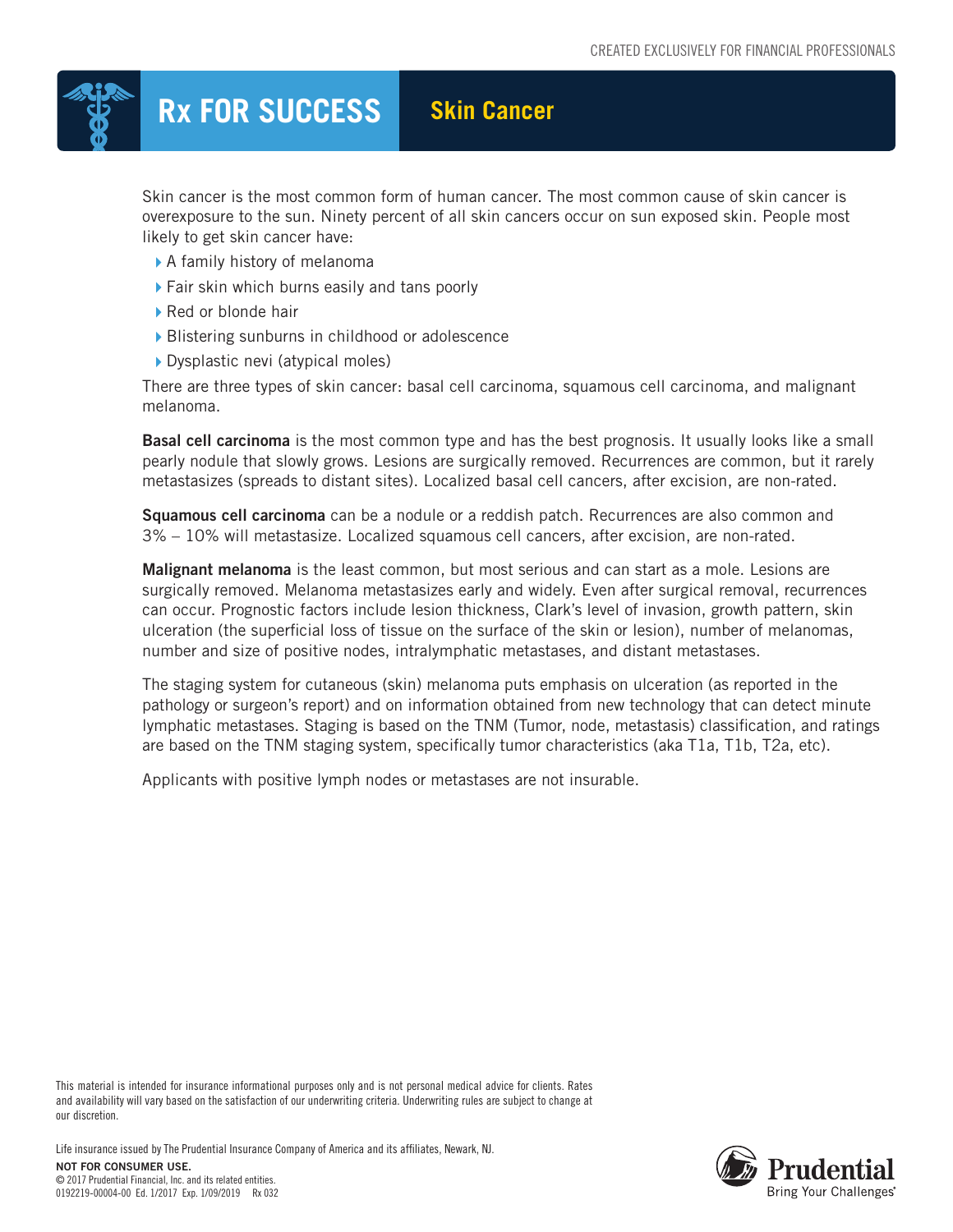The rating for malignant melanoma ranges from no rating for in-situ cancers to postpone for 4 years for Clark levels IV and V.

| <b>TUMOR - ALL</b><br><b>CRITERIA MUST FIT</b> | <b>THICKNESS</b> | <b>CLARK'S LEVEL</b>    | <b>ULCERATION</b> |
|------------------------------------------------|------------------|-------------------------|-------------------|
| <b>Tis</b>                                     | $\le$ /=1.0mm    | Level I in-situ         | <b>NA</b>         |
| T1a                                            | $\le$ /=1.0mm    | Clark's level II or III | <b>No</b>         |
| T <sub>1</sub> b                               | $\le$ /=1.0mm    | Clark's level II or III | Yes               |
| T <sub>1</sub> b                               | $\le$ /=1.0mm    | Clark's level IV or V   | Yes/No            |
| T2a                                            | 1.01 to 2.0mm    | <b>NA</b>               | N <sub>0</sub>    |
| T <sub>2</sub> b                               | 1.01 to 2.0mm    | <b>NA</b>               | Yes               |
| T3a                                            | 2.01 to 4.0mm    | NA.                     | <b>No</b>         |
| T <sub>3</sub> b                               | 2.01 to 4.0mm    | <b>NA</b>               | <b>Yes</b>        |
| T4a                                            | $>4.0$ mm        | <b>NA</b>               | <b>No</b>         |
| T4b                                            | $>4.0$ mm        | <b>NA</b>               | <b>Yes</b>        |

| <b>TUMOR</b>  | <b>TIS</b>     | <b>T1A</b>     | T1B            | <b>T2A</b>     | T <sub>2</sub> B | T <sub>3</sub> A | <b>T3B, T4A</b> |
|---------------|----------------|----------------|----------------|----------------|------------------|------------------|-----------------|
| 1st yr        | $\overline{O}$ | $\mathsf{O}$   | \$7.50x5       | \$7.50x6       | \$10x6           | $\mathsf R$      | $\mathsf{R}$    |
| 2nd yr        | $\overline{O}$ | $\overline{0}$ | \$7.50x4       | \$7.50x5       | \$10x5           | $\mathsf R$      | $\mathsf R$     |
| 3rd yr        | $\overline{O}$ | $\overline{0}$ | \$7.50x3       | \$7.50x4       | \$10x4           | ${\sf R}$        | $\mathsf{R}$    |
| 4th yr        | $\overline{0}$ | $\overline{0}$ | \$7.50x2       | \$7.50x3       | \$10x3           | $\mathsf{R}$     | $\mathsf R$     |
| 5th yr        | $\overline{O}$ | $\overline{O}$ | \$7.50x1       | \$7.50x2       | \$10x2           | \$15x6           | ${\sf R}$       |
| 6th yr        | $\overline{0}$ | $\overline{0}$ | $\overline{O}$ | \$7.50x1       | \$10x1           | \$15x5           | \$20x5          |
| 7th yr        | $\overline{0}$ | $\overline{0}$ | $\overline{0}$ | $\overline{0}$ | $\overline{0}$   | \$15x4           | \$20x4          |
| 8th yr        | $\overline{0}$ | $\overline{0}$ | $\overline{0}$ | $\theta$       | $\overline{0}$   | \$15x3           | \$20x3          |
| 9th yr        | $\overline{O}$ | $\overline{0}$ | $\overline{0}$ | $\overline{0}$ | $\overline{0}$   | \$15x2           | \$20x2          |
| 10th yr       | $\overline{0}$ | $\overline{0}$ | $\overline{0}$ | $\overline{0}$ | $\overline{0}$   | \$15x1           | \$20x1          |
| After<br>10yr | $\overline{0}$ | $\overline{0}$ | $\overline{0}$ | $\mathbf 0$    | $\overline{0}$   | $\overline{0}$   | $\overline{0}$  |

Only Tis through T4a will be considered in underwriting. There must be no evidence of distant or node metastases. Satellite lesions and lesions-in-transit (i.e. within the lymph channels) are considered metastatic.

Recurrent melanomas are declined.

*To get an idea of how a client with a history of skin cancer would be viewed in the underwriting process, use the Ask "Rx"pert Underwriter on the next page for an informal quote.*